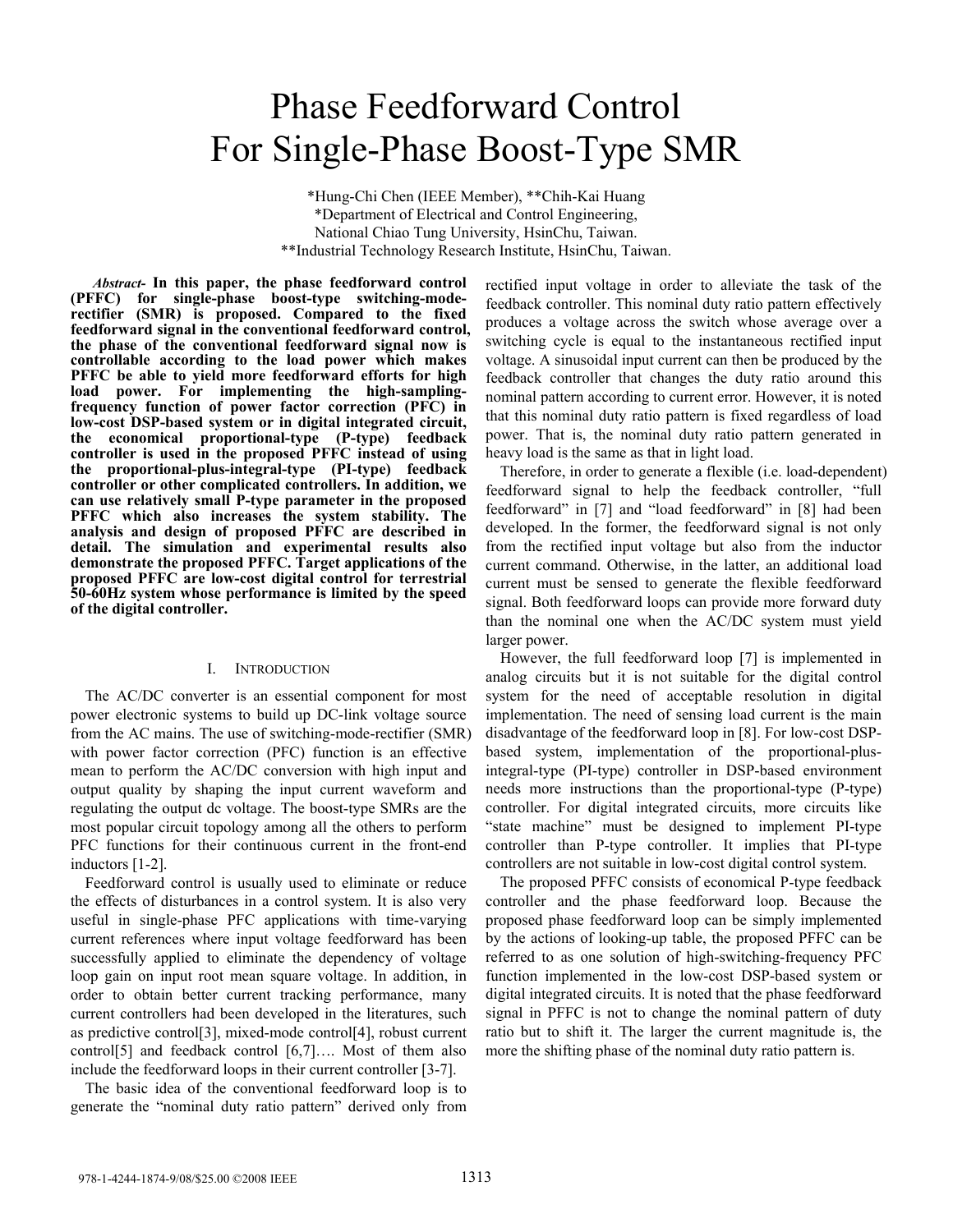#### II. CONVENTIONAL FEEDFORWARD CONTROL

#### *A. Boost-Type SMR*

Power circuit configuration of a boost-type SMR is shown in Fig. 1. The circuit mainly consists of a diode bridge rectifier and a boost-type DC/DC converter. To simply the following theoretical analysis, some assumptions are made:

- (i) the constituted circuit components in Fig. 1 are lossless;
- (ii) the circuit includes a reasonably bulk capacitor  $C_d$ ;
- (iii) the switch *SW* operates at infinity switching frequency;
- (iv) without losing generality, the input voltage and input current of SMR are  $v_s(t) = \hat{V}_s \sin(2\pi f_{int}t)$  and  $i_s(t) = \hat{I}_s \sin(2\pi f_{int}t)$ , respectively, where  $f_{in}$  is the input line frequency.

Then, the instantaneous input power and output power are equal and can be expressed as:

$$
P(t) = 0.5\hat{V}_s\hat{I}_s - 0.5\hat{V}_s\hat{I}_s\cos(4\pi f_{int})
$$
 (1)

Thus, the average power  $\overline{P} = 0.5 \hat{V_s} \hat{I_s}$  is proportional to the input current magnitude  $\hat{I}_s$  under constant input voltage magnitude  $\hat{V}_s$ .  $\hat{V}_s$ 



Fig. 1. Power circuit of the boost-type SMR.

As shown in Fig.2, the multi-loop control composes of inner current controller  $G_{ci}(s)$  and outer voltage controller  $G_{cv}(s)$ . In order to regulate the output voltage  $v_d$  to desired command  $v_d^*$ , we can tune the input current command magnitude  $\hat{I}^*$  $V_d^*$ , we can tune the input current command magnitude  $\hat{I}^*$ through the voltage controller  $G_{cv}(s)$ . Multiplying  $\hat{I}^*$  by the rectified sine signal  $s(t)$  yields the desired inductor current command  $i_L^*$  for inner current controller  $G_{ci}(s)$ . Then, the switching signal  $d(t)$  for switch *SW* in Fig.1 is generated by comparing the control signal  $v_{cont}$  and the triangular signal  $v_{tri}$  at the comparator's (+) terminal and (-) terminal, respectively.



Fig. 2. Multi-loop control with conventional feedforward loop.

For the assumed infinity switching frequency, the instantaneous value of  $|v_s(t)|$  can be seen as constant over one switching period and the average duty ratio *d* over one switching period can be expressed as

$$
\overline{d} = \frac{v_{cont}}{\hat{V}_{tri}} \tag{2}
$$

Because of the assumed bulk capacitor  $C_d$  and the use of voltage regulator, the output voltage  $v_d$  in steady state can be assumed to be equal to the desired dc voltage  $v_d = V_d^*$ . Accordingly, one can derive the following voltage equation using the averaging method:

$$
L\frac{di_L}{dt} = |v_s| - (1 - \bar{d})V_d^*
$$
 (3)

where *L* denotes the boosting inductance.

## *B. Multi-Loop Control without Feedforward Loop*

By neglecting the feedforward loop in Fig. 2, the average duty ratio *d* (*t*) for multi-loop control without any feedforward loop can be expressed as:

$$
\overline{d} = \frac{v_{\text{contb}}}{\hat{V}_{\text{tri}}} \tag{4}
$$

where  $v_{\text{contb}}$  is the output of the feedback controller  $G_{ci}(s)$ and  $\hat{V}_{tri}$  denotes the magnitude of triangle signal  $V_{tri}$  and rectified sine signal  $s(t) = V_{tri} |\sin(2\pi t_{int}t)|$ . Substituting (4) into (3) yields the following equation and gives the equivalent current control model plotted in Fig. 3.

( ) <sup>ˆ</sup> \* \* *<sup>d</sup> <sup>s</sup> <sup>d</sup> tri <sup>L</sup> contb V v V V v dt di <sup>L</sup>* <sup>=</sup> <sup>+</sup> <sup>−</sup> (5) Σ *G* (*s*) *ci* \* *Li Li contb v sL* 1 *Li tri d V V* ˆ \* Σ *<sup>s</sup> v* Σ \* *Vd*

Fig. 3. Equivalent current control model without any feedforward loop.

The right term  $(|v_s| - V_d^*)$  of (5) can be seen as a disturbance to the inner current controller. Fortunately, this disturbance and the current command  $i_L^*$  have the same function of  $\left| \sin(2\pi f_{int}) \right|$ . It means that such disturbance is able to be removed by including a current command feedforward loop to the current control discussed in the following section.

## *C. Multi-Loop Control with Conventional Feedforward Loop*

By considering the conventional feedforward loop shown in Fig. 2, the control signal  $v_{cont}$  now is the sum of the feedback control signal  $v_{comb}$  and the feedforward signal  $v_{cont}$ . Thus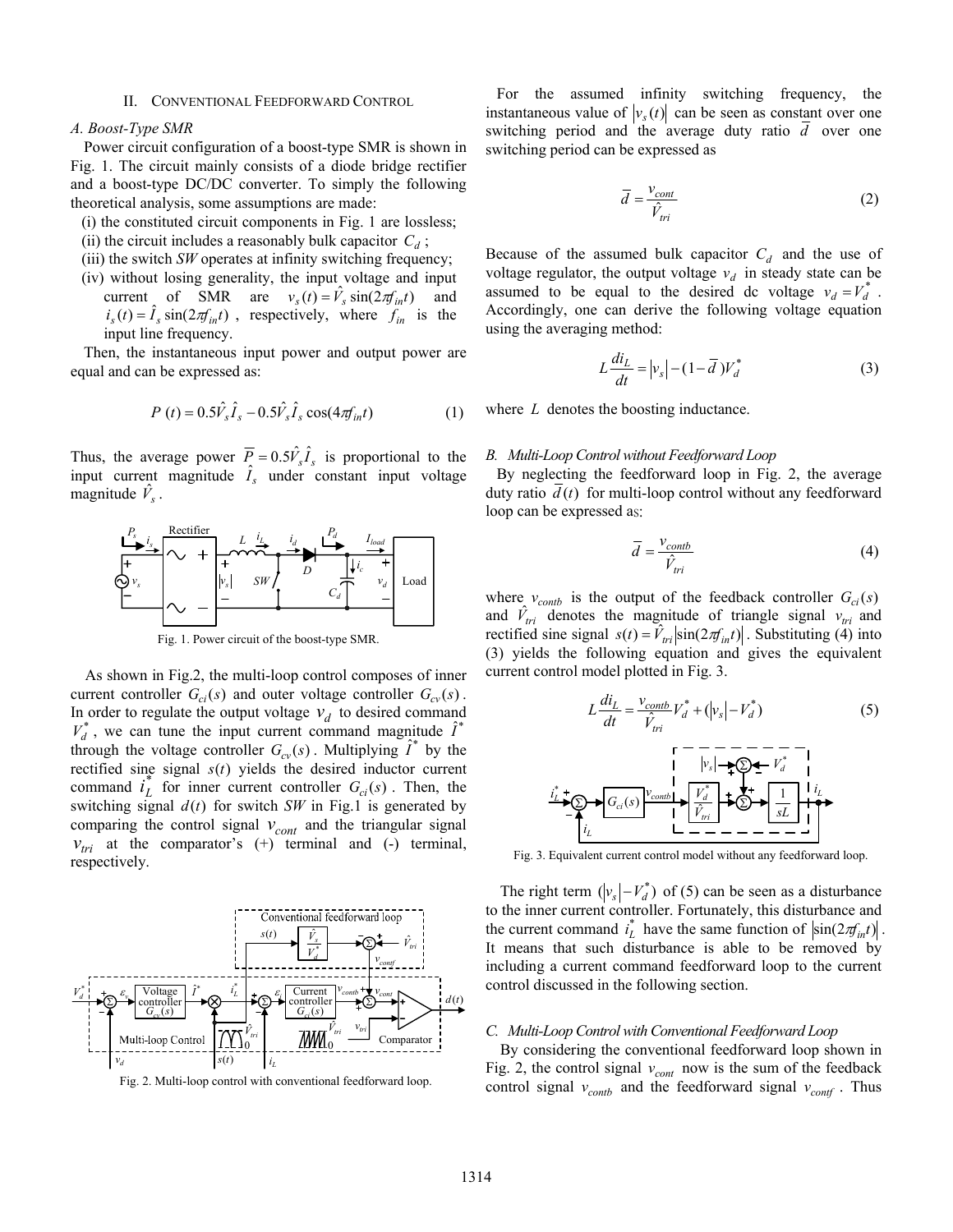the average duty ratio  $\overline{d}$  with conventional feedforward loop now can be expressed by:

$$
\overline{d} = \frac{v_{conf} + v_{contb}}{\hat{V}_{tri}} \tag{6}
$$

In order to reject the disturbance in Fig. 3, the conventional feedforward signal  $v_{\text{conf}}$  (i.e. the nominal duty ratio pattern) is formulated as

$$
v_{conf} = \hat{V}_{tri} - \hat{V}_{tri} \frac{\hat{V}_s}{V_d^*} |\sin(2\pi f_{int})|
$$
 (7)

From (7), we can find that the control feedforward signal  $v_{\text{conf}}$  is repeated with double line frequency  $2f_{in}$ . Since the variables in current loop such as  $i^*$  is and  $y_{\text{ref}}$  are also variables in current loop such as  $i_L^*$ ,  $i_L$  and  $v_{\text{contb}}$  are also repeated with the same frequency  $2f_{in}$ , we can substitute (6) and (7) into (3) to yield the following simplified equation,

$$
L\frac{di_L}{dt} = \frac{V_d^*}{\hat{V}_{tri}}v_{contb}
$$
 (8)

Based on (8), the equivalent control model can be plotted in Fig. 4 where the disturbance shown in Fig. 3 is disappeared after introducing the conventional feedforward signal  $v_{cont}$ .



Fig. 4. Equivalent control model with conventional feedforward loop.

## *D. P-Type Current Feedback Controller*

After applying the command feedforward loop in previous section, the tracking error due to disturbance in Fig. 3 can be greatly reduced and thus the simple P-type feedback controller  $G_{ci} = K_p$  can be used to yield satisfactory control performance. Then, the closed-loop transfer function  $T_p(s)$  for inductor current can be derived from Fig. 4 to be

$$
T_p(s) = \frac{i_L(s)}{i_L^*(s)} = \frac{K_p V_d^*}{L \hat{V}_{tri} s + K_p V_d^*} = \frac{1}{1 + \frac{s}{\frac{K_p V_d^*}{L \hat{V}_{tri}}}}
$$
(9)

From (9), we can find that the transfer function  $T_p(s)$  behaves like a low-pass filter and its cut-off frequency  $f_c$  in *Hz* is

$$
f_c = \frac{K_p V_d^*}{2\pi L \hat{V}_{tri}}\tag{10}
$$

It is noted that the cut-off frequency  $f_c$  is controllable by setting the parameter  $K_p$ . Furthermore, the input admittance

 $Y(s)$  of boost-type SMR with multi-loop control plus conventional feedforward loop can be expressed as

$$
Y_f(s) = \frac{i_s(s)}{v_s(s)} = \frac{i_L(s)}{i_L^*(s)\frac{\hat{V}_s}{\hat{I}^*}} = \frac{\hat{I}^*}{\hat{V}_s} \frac{1}{1 + \frac{s}{2\pi f_c}}
$$
(11)

From (11), we can find that the SMR behaves like the pure resistor when input line frequency  $f_{in}$  is further smaller than the cut-off frequency  $f_c$ . It implies that the desired PFC function can be simply obtained by increasing  $f_c$  (i.e. by increasing P-type parameter  $K_p$ ).

However, too large gain in practical control system would contribute to instability. In the design of feedback control gain, two key issues are additionally considered: (i) the current command  $i_L^*$  is a rectified sine signal with double line frequency  $2f_{in}$ ; (ii) since the operation stability of a rampcomparison PWM scheme is much affected by the P-type parameter  $K_p$ , a general criterion to determine the parameter is that the closed-loop cut-off frequency  $f_c$  must be less than the half of switching frequency  $0.5 f_{tri}$ . In order to yield satisfactory current tracking switching control performance without sacrificing the switching operation stability, the frequency  $f_c$  with the conventional feedforward loop in (9) must be located at the range:

$$
2f_{in} \ll f_c < 0.5f_{tri} \tag{12}
$$

## III. PROPOSED PHASE FEEDFORWARD CONTROL

Fig. 5 shows the proposed phase feedforward control (PFFC) for boost-type SMRs where its inner current controller is composed of a P-type feedback controller and a phase feedforward loop. From Fig. 5, the controllable phase  $\theta$  is generated from the current magnitude command  $I^*$  and can be expressed as

$$
\theta = \frac{2\pi f_{in} L}{\hat{V}_s} \hat{I}^* = \frac{\hat{I}^*}{\hat{I}_{short}}
$$
\n(13)

where  $\hat{I}_{short}$  is the peak current that will flow if the input voltage  $v_s$  was short circuited through boosting inductance  $L$ .



Fig. 5. Multi-loop control with proposed phase feedforward loop.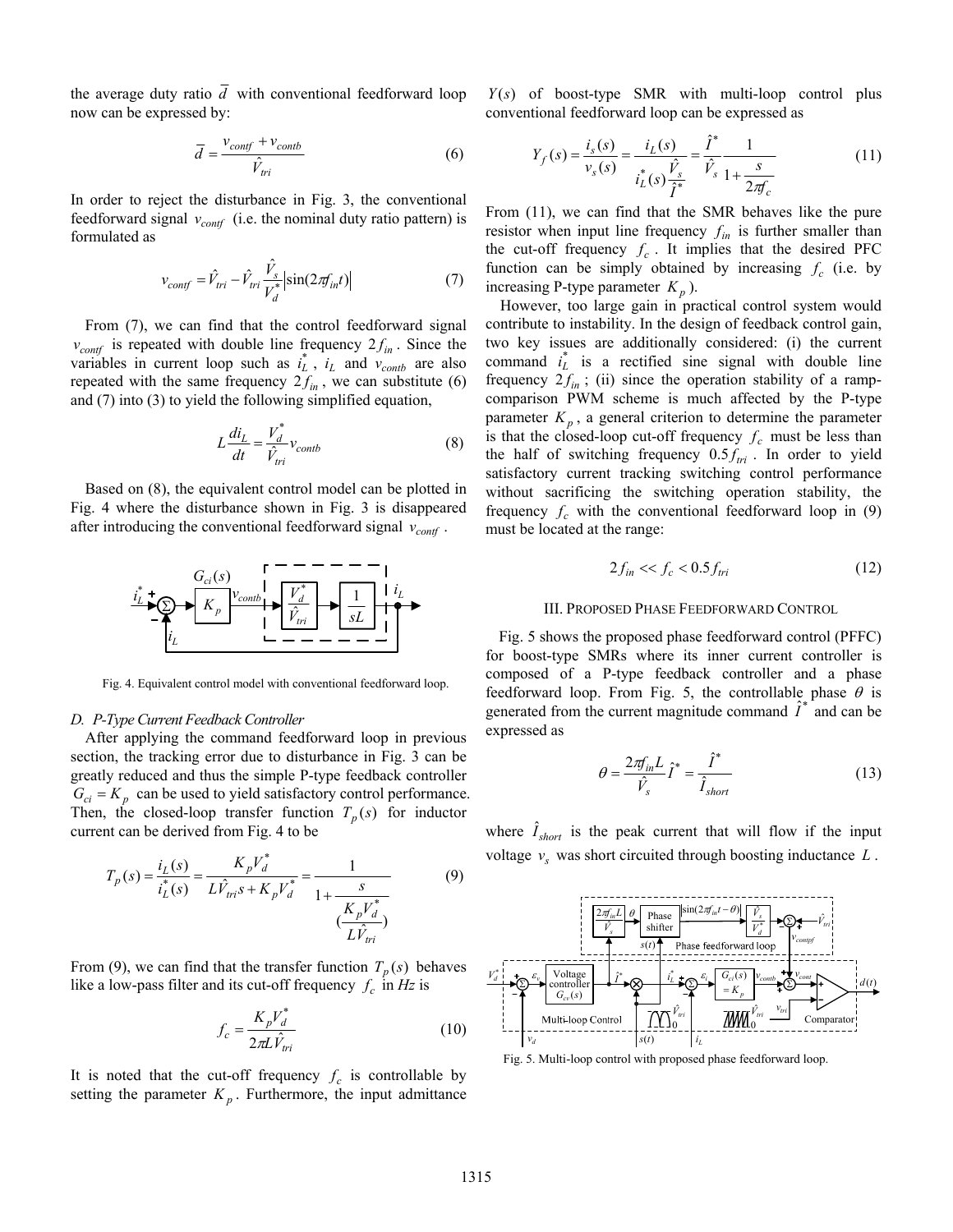Then, the phase feedforward control signal  $v_{\text{contpf}}$  now becomes

$$
v_{\text{conppf}} = \hat{V}_{\text{tri}} - \hat{V}_{\text{tri}} \frac{\hat{V}_s}{V_d^*} |\sin(2\pi f_{\text{in}}t - \theta)| \tag{14}
$$

When the input line voltage is near zero, there is little voltage across the boost inductor *L* to drive current tracking the current command, even when switch *SW* is closed all the time. Therefore, the actual current may not be able to follow the desired current command which results in the cusp distortion. In [9], we find that the interval length  $\varphi$  in which cusp distortion occurs can be determined as follows:

$$
\varphi = 2 \tan^{-1} \left( \frac{\hat{I}^*}{\hat{I}_{short}} \right) = 2 \tan^{-1} (\theta)
$$
 (15)

In order to attenuate the effect of cusp distortion on the current shaping performance, the interval length  $\varphi$  of cusp distortion in (15) should be kept near zero as possible as we can. Thus, it also implies that phase  $\theta$  should also be near zero, too. Therefore, it is reasonable to assume that the phase  $\theta$  in radians is near zero ( $\theta \approx 0$ ) and therefore,  $\sin \theta \approx \theta$  and  $\cos \theta \approx 1$ . By applying the above assumption into (14), the phase feedforward signal  $v_{control}$  can be approximated as

$$
v_{\text{configf}} \approx \hat{V}_{tri} - \hat{V}_{tri} \frac{\hat{V}_s}{V_d^*} \left| \sin(2\pi f_{\text{in}}t) - \theta \cos(2\pi f_{\text{in}}t) \right| \tag{16}
$$

From the comparison between the conventional feedforward signal in (7) and the phase feedforward signal in (16), we can find that the two signals are similar except the term  $cos(2\pi f_{int})$ due to the introduced phase feedforward loop. By representing  $v_{\text{contpf}}$  in terms of  $v_{\text{contf}}$ , we can obtain

$$
v_{\text{config}} = v_{\text{conf}} + \Delta v_f \tag{17}
$$

where  $\Delta v_f$  denotes the difference between the proposed phase feedforward signal  $v_{\text{contpf}}$  and the conventional feedforward signal  $v_{conf}$ . Then, from (13),  $\Delta v_f$  can be expressed as

$$
\Delta v_f \approx \text{sgn}[\sin(2\pi f_{int})] \frac{2\pi f_{in} L \hat{\imath}^* \hat{V}_{tri}}{V_d^*} \cos(2\pi f_{int}) \tag{18}
$$

where sgn[ $\bullet$ ] is the sign operator. The average duty ratio  $\overline{d}$  in Fig. 5 now can be expressed by

$$
\overline{d} = \frac{(v_{\text{contb}} + v_{\text{conf}} + \Delta v_f)}{\hat{V}_{\text{tri}}} \tag{19}
$$

From (7) and (17)-(18), we can find that the feedforward signal  $\Delta v_f$  is repeated with the same double line frequency  $2f_{in}$  as *f*  $\Delta v_f$  as the contribution in autrent leap such as  $f^*$  *i* and  $y$ . those variables in current loop such as  $i_L^*$ ,  $i_L$  and  $v_{\text{contb}}$ . Thus, we can substitute (19) into (3) to yield the following equation:

$$
L\frac{di_L}{dt} = \frac{V_d^*}{\hat{V}_{tri}}(v_{contb} + \Delta v_f)
$$
 (20)

Based on (20), the resulting equivalent current control dynamic model is shown in Fig. 6 where the inductor current command amplitude  $\hat{I}^*$  is also plotted. Then, the closed-loop current tracking transfer function can be derived from Fig. 6 to be:



Fig. 6. Equivalent control model with proposed phase feedforward loop.

Equation (21) indicates that the proposed phase feedforward signal  $v_{\text{contpf}}$  in (16) can not only reject the disturbance in Fig. 3, but also completely achieve the dynamic response of the inductor current response. It also makes the input admittance of boost-type SMR with proposed PFFC to become

$$
Y_{pf}(s) = \frac{i_s(s)}{v_s(s)} = \frac{\hat{I}^*}{\hat{V}_s} = \frac{\theta}{2\pi f_{in}L}
$$
 (22)

From (22), the input admittance  $Y_{pf}(s)$  is real and constant over the entire frequency range of interests which implies that the proposed PFFC makes the boost-type SMR behave like a pure resistor.

However, we can also find that neither (21) nor (22) are dependent on the controller parameter  $K_p$  which do not imply that the current controller  $G_{ci}(s)$  can be removed in practice due to the nonsinusoidal input voltage and nonideal circuit elements. Therefore, the role of current feedback controller  $G_{ci}(s)$  in proposed PFFC is now changed from achieving the overall current response in (9) to compensating the effects of the practical circuit components.

Thus, since the most effort of feedback controller is alleviated through the proposed phase feedforward loop, the small parameter  $K_p$  can be used which is the another benefit of the proposed PFFC.

## IV. COMPUTER SIMULATION STUDY

In this section, we begin with a series of computer simulations to demonstrate the proposed PFFC. The circuit component values used are listed in Table I. It should be noted that no design optimization has been done in order to select the values in Table I. The PI-type controller is used as the voltage controller to regulate the output voltage.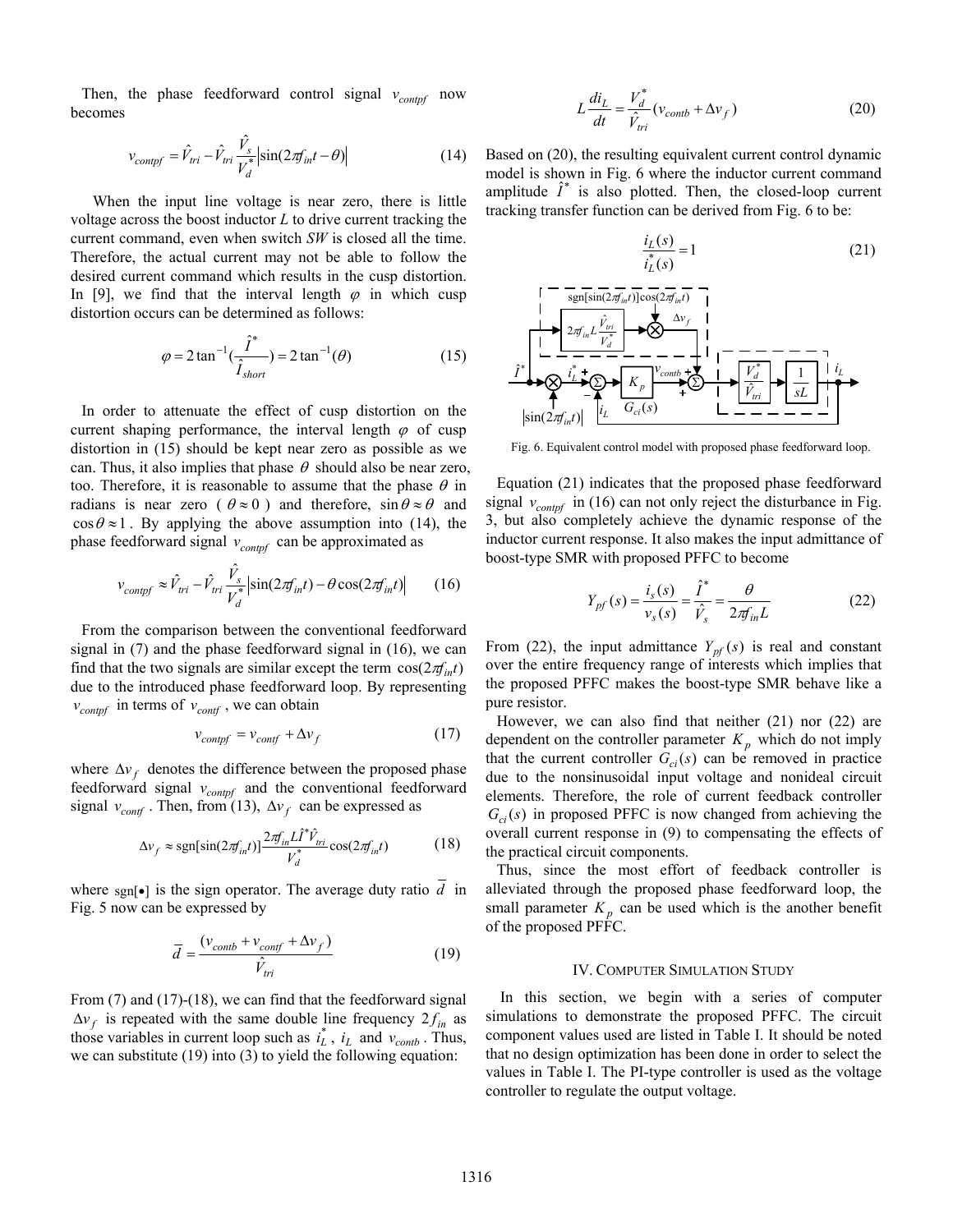By substituting the parameters in Table I into (10) and setting the closed-loop cut-frequency  $f_c = 5 kHz$  and  $f_c = 0.5 \, kHz$ , respectively, the parameter of current controller  $G_{ci}(s)$  can be obtained to be  $K_p = 0.597$  and  $K_p = 0.0597$ , respectively. For cut-off frequency  $f_c = 5kHz$  (i.e.  $K_p = 0.597$ ), the simulated current waveforms without any feedforward loop, with conventional feedforward loop and with the proposed phase feedforward loop are plotted in Fig. 7(a)-(c), respectively.

Table I. Simulated circuit parameters

| I abic I. Shinulated Chedit parameters |                                   |
|----------------------------------------|-----------------------------------|
| Input line voltage (peak)              | $\hat{V}_{s} = 155V (110V_{rms})$ |
| Triangular signal magnitude            | $V_{tri} = 1V$                    |
| Voltage command                        | $V_d^* = 250V$                    |
| Input line frequency                   | $f = 50Hz$                        |
| Smoothing capacitance                  | $C_d = 560 \mu F$                 |
| Smoothing inductance                   | $L = 4.65mH$                      |
| Equivalent load resistance             | $R_{load} = 100\Omega$            |
| Carrier frequency                      | $f_{tri} = 25kHz$                 |
|                                        |                                   |

In first, we can obviously find the current waveforms are improved through including both feedforward loops by comparing Fig. 7(a) with Fig. 7(b)-(c). However, negligible difference between the input current waveforms in Fig. 7(b) and in 7(c) can be found. Thus, for  $f_c = 5kHz$ , the response with conventional feedforward loop is much close to the response with the proposed phase feedforward loop which also demonstrates that (9) will approximately become (11) when the closed-loop cut-frequency is far larger than the line frequency  $f_c (= 5kHz) >> f_{in} (= 50Hz)$ .



Fig. 7. Input currents for  $f_c = 5 kHz$  :(a) without any feedforward loop; (b) with conventional feedforward loop; (c) with proposed phase feedforward loop.

In addition, the simulated waveforms for closed-loop cutfrequency  $f_c = 0.5 \, kHz$  are shown in Fig. 8. With comparison between Fig. 8(b) and Fig. 8(c), obvious current drops at zerocrossing points can be found in Fig. 8(b). Such current drops can not only contribute to the high harmonic currents but also

result in additional power loss due to hard-switching of diode. It means that P-type current controller  $G_{ci}(s)$  with conventional feedforward loop may not yield pure sine current waveforms when the closed-loop cut-frequency  $f_c$  is close to the line frequency  $f_{in}$  (i.e. when  $K_p$  is small). Furthermore, from Fig. 7(c) and Fig. 8(c), the current responses can be seen as identical to each other for various  $K_p$  which also demonstrates the pure response in (21). Thus, in order to obtain the desired current responses, small P-type parameter  $K_p$  can be used in the proposed PFFC which will increase the overall system stability.

Besides, the input harmonic currents of Fig. 8(b) and Fig. 8(c) are plotted in Fig. 9. From Fig. 9, we can find that the current waveform in Fig. 8(b) with conventional feedforward loop possesses higher harmonic currents than that in Fig. 8(c) with proposed phase feedforward loop under the same P-type parameter  $K_p = 0.0597$ .



Fig. 8. Input currents for  $f_c = 0.5 \, kHz$  :(a) without any feedforward loop; (b) with conventional feedforward loop; (c) with proposed phase feedforward loop.



V. EXPERIMENTAL RESULTS

The proposed PFFC has been digitally implemented in a DSP-based system using TMS320F240 where PI-type voltage